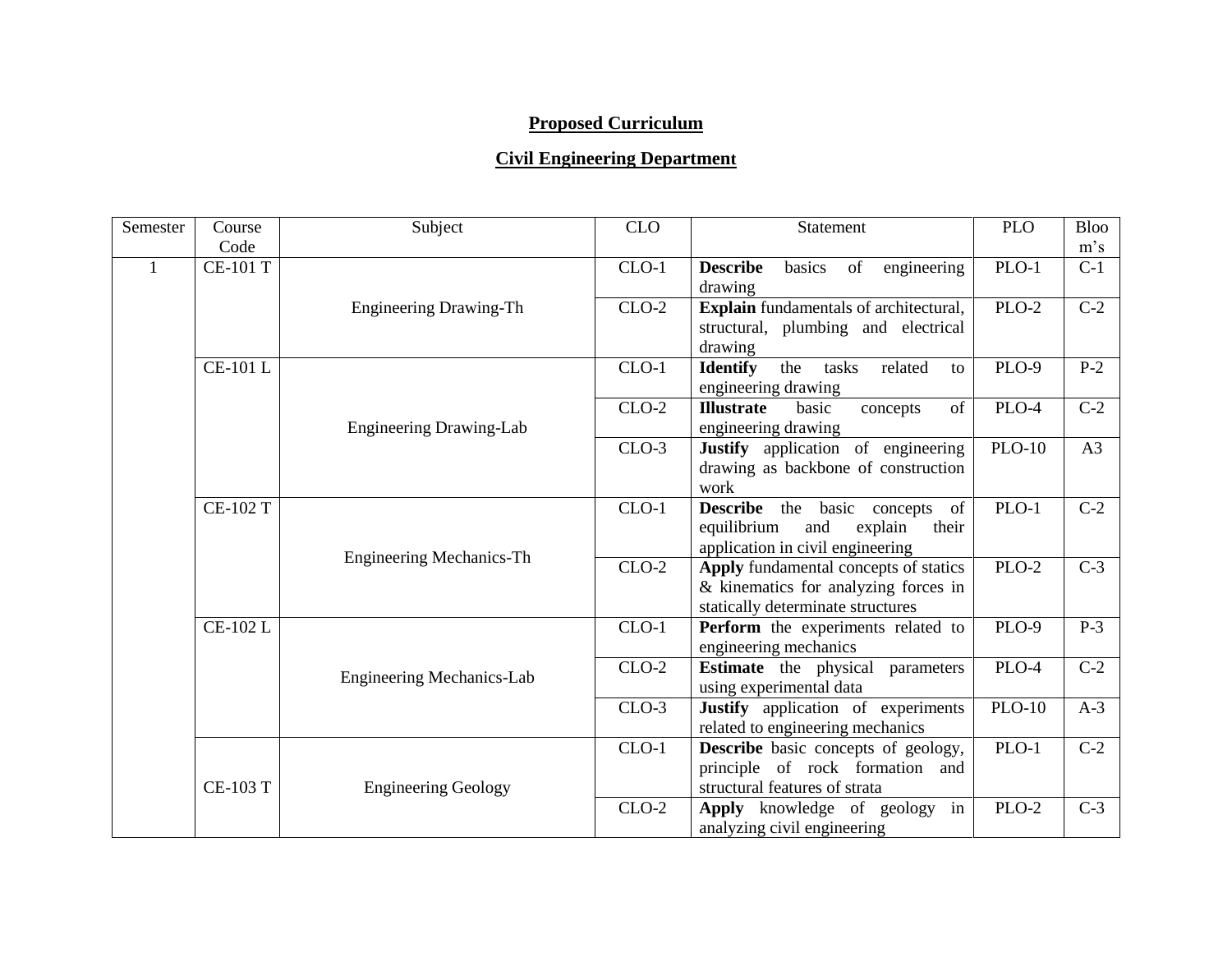|                |                 |                                  | $CLO-3$ | Categorize rocks based on their<br>engineering properties                                                              | PLO-4        | $C-4$            |
|----------------|-----------------|----------------------------------|---------|------------------------------------------------------------------------------------------------------------------------|--------------|------------------|
|                | $CE-104$ T      |                                  | $CLO-1$ | principles<br><b>Explain</b> various<br>and<br>techniques of basic surveying                                           | $PLO-1$      | $C-2$            |
|                |                 | Surveying-I Th                   | $CLO-2$ | Apply various techniques to calculate<br>parameters required for plotting survey<br>maps                               | $PLO-3$      | $\overline{C-3}$ |
|                | $CE-104L$       |                                  | $CLO-1$ | Perform the experiments related to<br>basic surveying                                                                  | PLO-9        | $P-2$            |
|                |                 | Surveying-I Lab                  | $CLO-2$ | Plot area maps using experimental data                                                                                 | $PLO-2$      | $C-4$            |
|                |                 |                                  | $CLO-3$ | Justify application of experiments<br>related to surveying                                                             | $PLO-6$      | $A-3$            |
|                | <b>MA-105</b>   | Mathematics-I                    | $CLO-1$ | Acquire knowledge related to basic<br>concepts of calculus, statistics, and<br><b>ODEs</b>                             | $PLO-1$      | $\overline{C-2}$ |
|                |                 |                                  | $CLO-2$ | Apply concepts for analysis and<br>solution of civil engineering related<br>problems                                   | $PLO-2$      | $\overline{C-3}$ |
|                | $CE-106T$       | Surveying-II Th                  | $CLO-1$ | <b>Explain</b> principles and application of<br>advanced surveying                                                     | $PLO-1$      | $\overline{C-2}$ |
|                |                 |                                  | $CLO-2$ | Apply various survey techniques for<br>traversing and setting out of curves                                            | $PLO-3$      | $C-3$            |
|                | CE-106 L        |                                  | $CLO-1$ | Demonstrate the experiments related<br>to advanced surveying using modern<br>tools                                     | $PLO-5$      | $P-4$            |
|                |                 | Surveying-II Lab                 | $CLO-2$ | Plot area maps using experimental data                                                                                 | $PLO-4$      | $C-4$            |
| $\overline{2}$ |                 |                                  | $CLO-3$ | Justify application of experiments<br>related to surveying                                                             | PLO-6        | $A-3$            |
|                | <b>CE-107 T</b> | <b>Engineering Materials Th</b>  | $CLO-1$ | Discuss basic properties of civil<br>engineering<br>materials<br>for<br>environmentally<br>sustainable<br>construction | $PLO-7$      | $\overline{C-2}$ |
|                |                 |                                  | $CLO-2$ | Carry out selection of materials<br>according to various requirements                                                  | PLO-4        | $\overline{C-3}$ |
|                | <b>CE-107 L</b> | <b>Engineering Materials Lab</b> | $CLO-1$ | Perform experiments related<br>to<br>engineering materials                                                             | <b>PLO-9</b> | $P-2$            |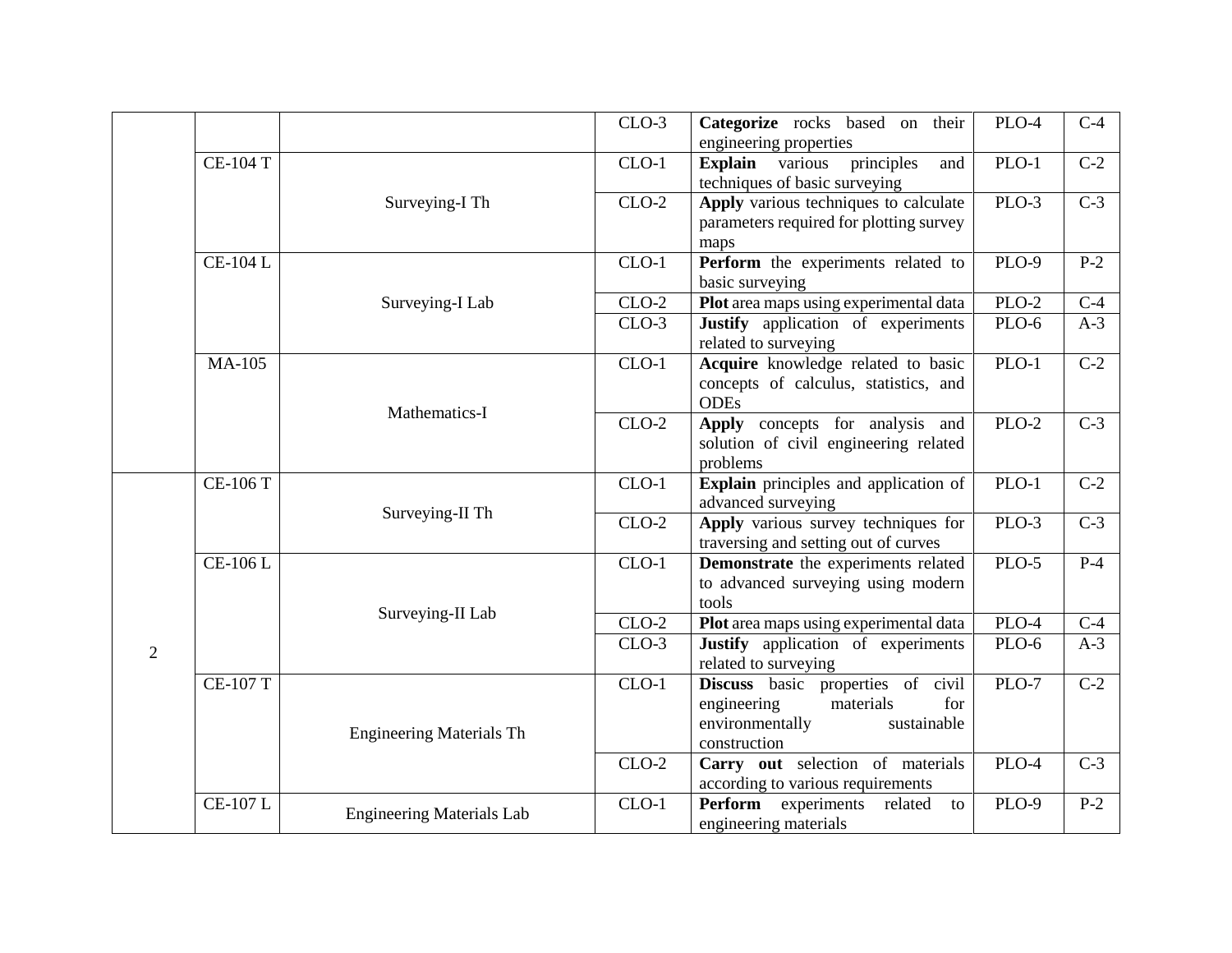|               |                            | $CLO-2$ | Analyze the physical parameters using<br>experimental data                                                                                                                                                                               | PLO-4         | $C-3$            |
|---------------|----------------------------|---------|------------------------------------------------------------------------------------------------------------------------------------------------------------------------------------------------------------------------------------------|---------------|------------------|
|               |                            | $CLO-3$ | Justify application of experiments<br>related to engineering materials                                                                                                                                                                   | <b>PLO-10</b> | $A-3$            |
| <b>CE-108</b> |                            | $CLO-1$ | Identify the content of religious,<br>national, or international law dealing<br>with engineering ethics                                                                                                                                  | <b>PLO-6</b>  | $\overline{C-2}$ |
|               | <b>Professional Ethics</b> | $CLO-2$ | Discuss professional aspects of ethics<br>from constitution of Pakistan and<br>Pakistan Engineering Council's code<br>of ethics and conduct                                                                                              | <b>PLO-8</b>  | $C-2$            |
|               |                            | $CLO-3$ | Express and debate the ethical<br>dilemma implicit in an article or a<br>document, formulate possible actions<br>that can be taken in response to a given<br>ethical dilemma, and evaluate the<br>probable consequences of these actions | <b>PLO-12</b> | $A-3$            |
| <b>MA-109</b> | Mathematics-II             | $CLO-1$ | Acquire knowledge related to basic<br>concepts of calculus, statistics, and<br><b>ODEs</b>                                                                                                                                               | $PLO-1$       | $C-2$            |
|               |                            | $CLO-2$ | Apply concepts for analysis and<br>solution<br>of<br>engineering related<br>problems                                                                                                                                                     | PLO-3         | $C-3$            |
|               |                            | $CLO-1$ | <b>Discuss</b> the important events of history<br>ask<br>and<br>about<br>student<br>deep<br>understanding of<br>the<br>different<br>historical events                                                                                    | PLO-6         | $A-2$            |
| HU-110        | <b>Pakistan Studies</b>    | $CLO-2$ | Investigate the contemporary issues of<br>Pakistan and to have a deep<br>comprehension of the problems/ issues<br>which the country is facing                                                                                            | PLO-4         | $A-3$            |
|               |                            | $CLO-3$ | Analyze different clauses of the<br>constitutions and their feasibility and<br>relate the understanding of different<br>social issues                                                                                                    | PLO-8         | $C-4$            |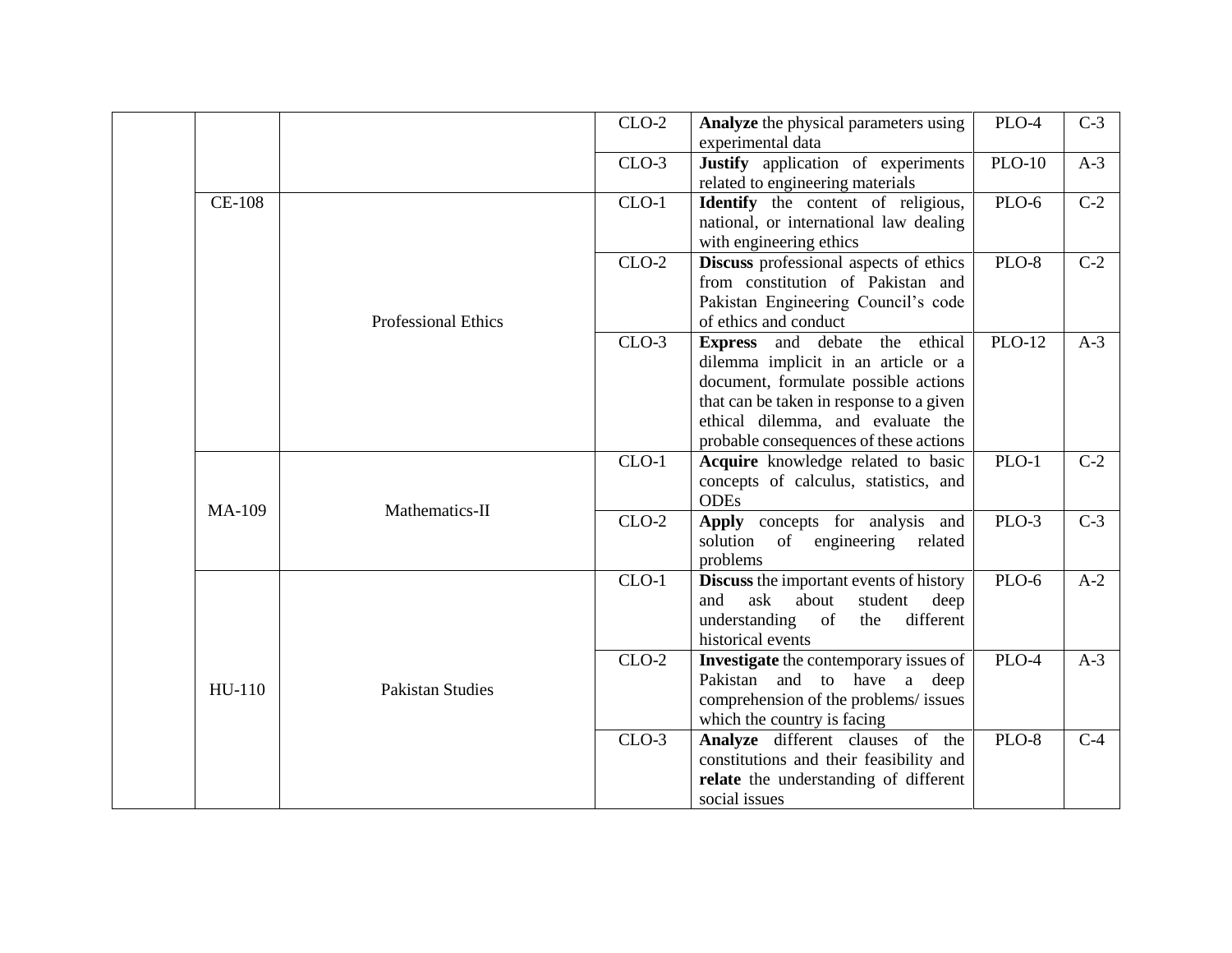|                |                 |                                | $CLO-1$ | Consolidate and extend students'<br>vocabulary, so that they can compose<br>sentences and paragraphs effectively                                                   | <b>PLO-12</b> | $A-2$            |
|----------------|-----------------|--------------------------------|---------|--------------------------------------------------------------------------------------------------------------------------------------------------------------------|---------------|------------------|
|                | CE-111          | Professional English           | $CLO-2$ | Critically read and analyze a text, and<br>to engage in topic relevant discussions<br>with peers drawing on a wide range of<br>information sources and experiences | <b>PLO-10</b> | $A-2$            |
| $\overline{3}$ |                 |                                | $CLO-1$ | Explain the basic concepts of fluid at<br>rest and motion                                                                                                          | $PLO-1$       | $C-2$            |
|                | <b>CE-201 T</b> | Fluid Mechanics-I Th           | $CLO-2$ | Apply fundamental concepts<br>for<br>problem solving in fluid statics and<br>kinematics                                                                            | $PLO-4$       | $\overline{C-3}$ |
|                |                 |                                | $CLO-1$ | Conduct experiments related to basic<br>fluid mechanics                                                                                                            | $PLO-9$       | $P-4$            |
|                | <b>CE-201 L</b> | Fluid Mechanics-I Lab          | $CLO-2$ | <b>Estimate</b> the hydraulic parameters<br>using experimental data                                                                                                | PLO-4         | $C-3$            |
|                |                 |                                | $CLO-3$ | Justify experiments related to basic<br>fluid mechanics                                                                                                            | <b>PLO-10</b> | $A-3$            |
|                |                 |                                | $CLO-1$ | Discuss materials, activities<br>and<br>problems related to concrete                                                                                               | PLO-1         | $C-2$            |
|                | <b>CE-202 T</b> | Properties of Concrete Th      | $CLO-2$ | Implement concrete mix designs<br>considering various parameters using<br>standard guidelines                                                                      | $PLO-3$       | $C-3$            |
|                |                 |                                | $CLO-1$ | <b>Conduct</b> experiments<br>related<br>to<br>properties of concrete                                                                                              | PLO-9         | $P-4$            |
|                | <b>CE-202 L</b> | Properties of Concrete Lab     | $CLO-2$ | <b>Illustrate</b> the physical parameters<br>using experimental data                                                                                               | PLO-4         | $C-3$            |
|                |                 |                                | $CLO-3$ | Justify application of experiments<br>related to properties of concrete                                                                                            | <b>PLO-10</b> | $A-5$            |
|                |                 |                                | $CLO-1$ | Analyze and undertake all tasks with<br>full professional honesty                                                                                                  | PLO-8         | $C-3$            |
|                | <b>CE-203 T</b> | <b>Engineering Practice Th</b> | $CLO-2$ | Justify the concepts of construction<br>engineering in different situations                                                                                        | PLO-6         | $A-2$            |
|                |                 |                                | $CLO-3$ | <b>Demonstrate</b><br>knowledge<br>of<br>construction engineering in civil<br>engineering projects                                                                 | <b>PLO-11</b> | $C-3$            |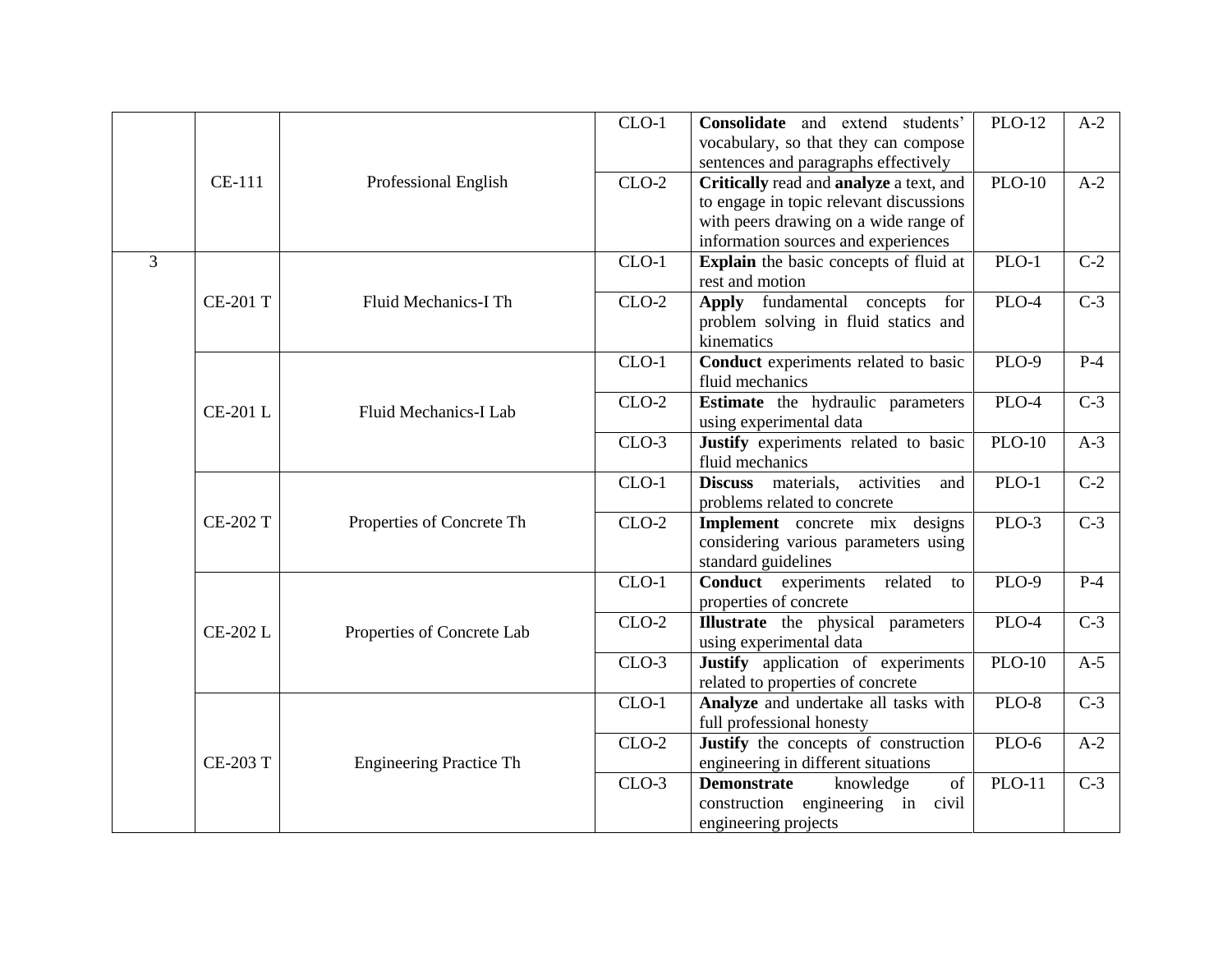|  |                    |                                                  | $CLO-1$ | <b>Demonstrate</b><br>construction<br>the<br>activities of civil engineering projects                                                  | <b>PLO-11</b>       | $P-3$            |
|--|--------------------|--------------------------------------------------|---------|----------------------------------------------------------------------------------------------------------------------------------------|---------------------|------------------|
|  | <b>CE-203 L</b>    | <b>Engineering Practice Lab</b>                  | $CLO-2$ | Carry out the assigned task reliably<br>independent of help                                                                            | PLO-9               | $C-3$            |
|  |                    |                                                  | $CLO-3$ | Choose advanced techniques and<br>different latest equipment used in<br>construction                                                   | $PLO-5$             | $A-3$            |
|  | <b>MA-204</b><br>T | Numerical Analysis & Computer<br>Programming Th  | $CLO-1$ | Apply numerical analysis techniques<br>for simpler to complex problems of<br>applied engineering                                       | $PLO-3$             | $\overline{C-3}$ |
|  | <b>MA-204</b><br>L |                                                  | $CLO-1$ | Apply C++/MATLAB programming<br>language to write, debug and execute<br>programs.                                                      | $PLO-5$             | $P-4$            |
|  |                    | Numerical Analysis & Computer<br>Programming Lab | $CLO-2$ | Analyze and solve ordinary and partial<br>differential equation numerically                                                            | PLO-4               | $C-4$            |
|  |                    |                                                  | $CLO-3$ | <b>Contribute</b> in solving complex<br>engineering as well as daily life<br>problems using analytical tools                           | <b>PLO-12</b>       | $A-2$            |
|  | HU-206             | <b>Islamic Studies</b>                           | $CLO-1$ | Discuss fundamentals of Quran,<br>Ahadees and their values in everyday<br>life                                                         | <b>PLO-10</b>       | $A-1$            |
|  |                    |                                                  | $CLO-2$ | Recognize the importance of Islamic<br>architecture in modern day engineering<br>considering social and religious<br>aspects/interests | $PLO-12$            | $\overline{C-1}$ |
|  |                    |                                                  | $CLO-3$ | Discuss as well as interpret the social<br>and religious aspects of Islamic ethics                                                     | $PLO-8$             | $A-2$            |
|  |                    |                                                  | $CLO-1$ | Explain hazards and disasters and use<br>their management<br>for<br>different<br>scenarios                                             | $PLO-1$             | $C-2$            |
|  | CE-212             | Hazard & Disaster Management                     | $CLO-2$ | Categorize the different phases of<br>disaster management                                                                              | <b>PLO-11</b>       | $C-4$            |
|  |                    |                                                  | $CLO-3$ | Conceptualize on sustainability after<br>disaster occurrence                                                                           | PLO-7               | $A-4$            |
|  |                    |                                                  | $CLO-4$ | Develop emergency preparedness plan<br>for different disasters                                                                         | $\overline{PLO-12}$ | $A-4$            |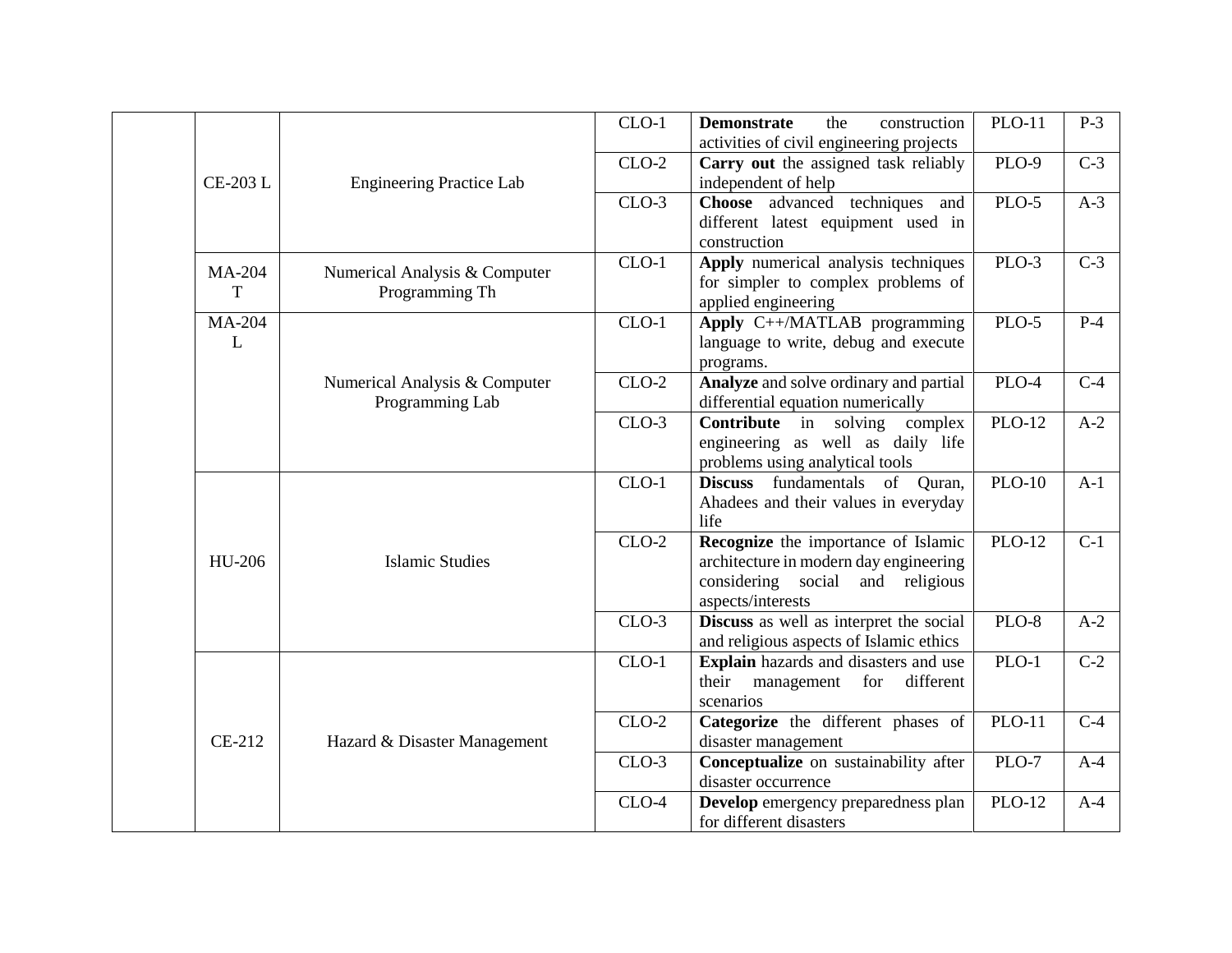| $\overline{\mathcal{L}}$ | <b>CE-206 T</b> | Theory of Structures-I Th   | $CLO-1$ | Discuss basic concepts of Structural<br>Analysis for statically determinate<br>structures                          | $PLO-1$       | $C-2$ |
|--------------------------|-----------------|-----------------------------|---------|--------------------------------------------------------------------------------------------------------------------|---------------|-------|
|                          |                 |                             | $CLO-2$ | <b>Apply Structural Analysis concepts to</b><br>measure deflections and forces in<br>different types of structures | PLO-2         | $C-3$ |
|                          | <b>CE-206 L</b> |                             | $CLO-1$ | Perform experiments related<br>to<br>analysis of determinate structures                                            | $PLO-9$       | $P-2$ |
|                          |                 | Theory of Structures-I Lab  | $CLO-2$ | Prepare the solution of determinant<br>structure using experimental data                                           | PLO-3         | $C-3$ |
|                          |                 |                             | $CLO-3$ | Justify application of experiments<br>related to determinate structures                                            | <b>PLO-10</b> | $A-3$ |
|                          | <b>CE-207 T</b> | Strength of Materials-I Th  | $CLO-1$ | Discuss materials and their utilization<br>in structures considering engineering<br>properties                     | $PLO-1$       | $C-2$ |
|                          |                 |                             | $CLO-2$ | <b>Analyze</b><br>and<br>design<br>structural<br>members subjected to various loadings                             | PLO-3         | $C-4$ |
|                          | <b>CE-207 L</b> | Strength of Materials-I Lab | $CLO-1$ | Conduct experiments related<br>to<br>mechanical properties of materials                                            | <b>PLO-9</b>  | $P-4$ |
|                          |                 |                             | $CLO-2$ | <b>Illustrate</b> the physical parameters<br>using experimental data                                               | $PLO-2$       | $C-3$ |
|                          |                 |                             | $CLO-3$ | application<br>Conceptualize<br>of<br>experiments related to mechanics of<br>materials                             | $PLO-10$      | $A-4$ |
|                          |                 |                             | $CLO-1$ | <b>Describe</b> the soil formation, its index,<br>engineering properties and behavior                              | $PLO-1$       | $C-2$ |
|                          | <b>CE-208 T</b> | Soil Mechanics-I Th         | $CLO-2$ | Analyze the effects of loads, additives<br>and water on behavior and properties<br>of soil                         | PLO-2         | $C-4$ |
|                          |                 |                             | $CLO-3$ | Prepare a soil investigation program<br>and perform classification of soil                                         | $PLO-4$       | $C-3$ |
|                          | <b>CE-208 L</b> | Soil Mechanics-I Lab        | $CLO-1$ | Perform experiments related to basic<br>soil mechanics                                                             | $PLO-9$       | $P-5$ |
|                          |                 |                             | $CLO-2$ | Investigate the physical parameters<br>using experimental data                                                     | PLO-4         | $C-3$ |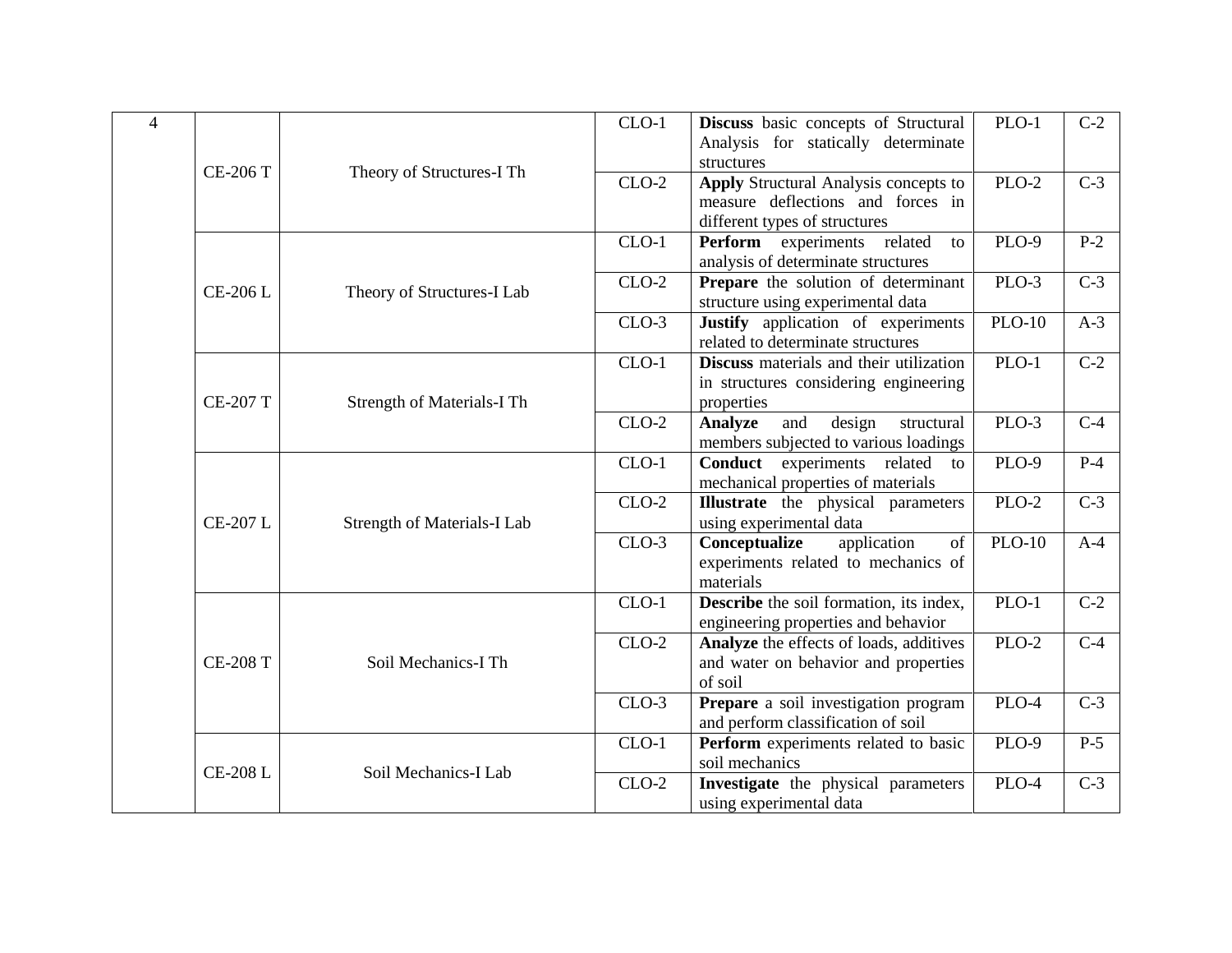|  |                 |                                                | $CLO-3$ | Justify application of experiments<br>related to soil mechanics                                                                                        | <b>PLO-10</b>      | $A-3$            |
|--|-----------------|------------------------------------------------|---------|--------------------------------------------------------------------------------------------------------------------------------------------------------|--------------------|------------------|
|  | <b>CE-209 T</b> |                                                | $CLO-1$ | Prepare the bill of quantities and<br>perform rate analysis.                                                                                           | PLO-3              | $C-3$            |
|  |                 | Drawing, Estimation & Construction Th          | $CLO-2$ | <b>Describe</b> the building construction<br>methodologies and related processes.                                                                      | $\overline{PLO-4}$ | $\overline{C-2}$ |
|  |                 |                                                | $CLO-3$ | Apply architectural and legal aspects<br>of construction projects using PEC<br>guidelines.                                                             | $PLO-11$           | $\overline{C-3}$ |
|  | <b>CE-209 L</b> | Drawing, Estimation & Construction Lab         | $CLO-1$ | related<br><b>Accomplish</b><br>a task<br>to<br>architectural<br>and<br>constructional<br>drawings                                                     | <b>PLO-9</b>       | $P-2$            |
|  |                 |                                                | $CLO-2$ | <b>Solve</b><br>various<br>engineering<br>management related projects.                                                                                 | <b>PLO-12</b>      | $C-3$            |
|  |                 |                                                | $CLO-3$ | Justify the prepared bill of quantities.                                                                                                               | <b>PLO-10</b>      | $A-3$            |
|  | HU-210<br>T     | <b>Computer Application Th</b>                 | $CLO-1$ | Explain tools and steps in AutoCAD<br>Software for drafting engineering<br>drawings                                                                    | $PLO-1$            | $C-2$            |
|  |                 |                                                | $CLO-2$ | <b>Discuss</b> the use of Ms Excel $\&$<br>MATLAB tools to solve different<br>problems                                                                 | PLO-2              | $C-2$            |
|  |                 |                                                | $CLO-3$ | Demonstrate different functions of<br>latest version of both AutoCAD (in<br>detail) and Ms Excel (in general)<br>related to civil engineering projects | $PLO-5$            | $\overline{C-3}$ |
|  |                 | <b>Computer Application Lab</b>                | $CLO-1$ | <b>Practice</b> AutoCAD Software for<br>drafting of simpler to complex<br>engineering drawings                                                         | PLO-5              | $P-3$            |
|  | HU-210<br>L     |                                                | $CLO-2$ | Apply the use of Ms-Excel $\&$<br>MATLAB tools to solve different<br>engineering problems                                                              | $PLO-12$           | $C-3$            |
|  |                 |                                                | $CLO-3$ | Promote the use of AutoCAD to serve<br>the society                                                                                                     | PLO-6              | $A-3$            |
|  | <b>CE-211 T</b> | Communication Skills & Technical<br>Writing Th | $CLO-1$ | and<br>Recognize<br>comprehend<br>organizational communication system<br>for improved knowledge of technical                                           | <b>PLO-10</b>      | $C-2$            |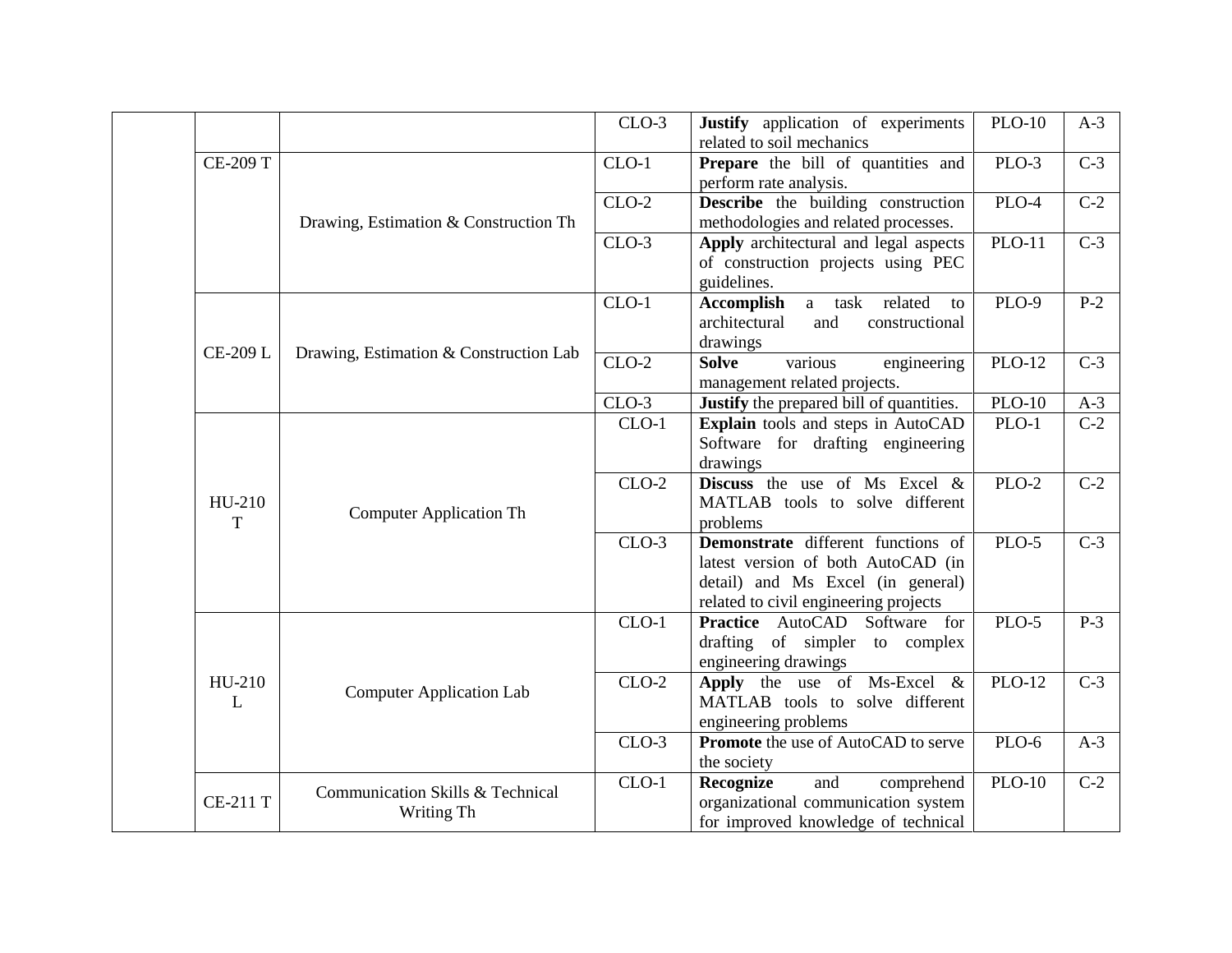|   |                 |                                                        |         | writing skills needed professionally.<br>Understanding of do's and don'ts of<br>technical communication              |               |                  |
|---|-----------------|--------------------------------------------------------|---------|----------------------------------------------------------------------------------------------------------------------|---------------|------------------|
|   |                 |                                                        | $CLO-2$ | Apply the acquired understanding of<br>communication in life-long learning                                           | <b>PLO-12</b> | $C-3$            |
|   | <b>CE-211L</b>  | Communication Skills & Technical<br><b>Writing Lab</b> | $CLO-1$ | Express effective presentation and<br>communication skills                                                           | $PLO-10$      | $A-3$            |
| 5 | <b>CE-301 T</b> | Theory of Structures II Th                             | $CLO-1$ | of<br>Analyze<br>different<br>types<br>indeterminate structures using force<br>and displacement based method         | PLO-2         | $C-3$            |
|   |                 |                                                        | $CLO-2$ | different<br>of<br><b>Analyze</b><br>types<br>indeterminate structures                                               | PLO-3         | $C-3$            |
|   | CE-301 L        | Theory of Structures II Lab                            | $CLO-1$ | related<br><b>Conduct</b> experiments<br>to<br>analysis of indeterminate structures                                  | <b>PLO-9</b>  | $P-4$            |
|   |                 |                                                        | $CLO-2$ | <b>Estimate</b> the physical parameters<br>using experimental data                                                   | PLO-2         | $C-3$            |
|   |                 |                                                        | $CLO-3$ | Seeks the application of experimental<br>data in design of sustainable structures                                    | PLO-7         | $A-3$            |
|   | <b>CE-302 T</b> | Strength of Materials II Th                            | $CLO-1$ | Apply concepts of stress and strain<br>transformation in structural members                                          | $PLO-1$       | $\overline{C-3}$ |
|   |                 |                                                        | $CLO-2$ | Analyze structural members under<br>various loading conditions                                                       | PLO-2         | $\overline{C-4}$ |
|   |                 |                                                        | $CLO-1$ | Perform experiments related<br>to<br>advanced mechanics of materials                                                 | PLO-9         | $P-2$            |
|   | CE-302 L        | <b>Strength of Materials II Lab</b>                    | $CLO-2$ | <b>Illustrate</b> the physical parameters<br>using experimental data                                                 | PLO-3         | $C-3$            |
|   |                 |                                                        | $CLO-3$ | <b>Justify</b> application of experiments<br>related to advanced mechanics of<br>materials                           | $PLO-10$      | $A-3$            |
|   | <b>CE-303 T</b> | Soil Mechanics-II Th                                   | $CLO-1$ | Discuss the engineering properties of<br>soil, stress distribution, concepts of<br>slope failure and dynamic loading | PLO-1         | $C-2$            |
|   |                 |                                                        | $CLO-2$ | Analyze the engineering behavior of<br>soil and stability of slopes                                                  | $PLO-2$       | $C-4$            |
|   |                 |                                                        | $CLO-3$ | <b>Design</b> various geotechnical structures                                                                        | PLO-3         | $\overline{C-5}$ |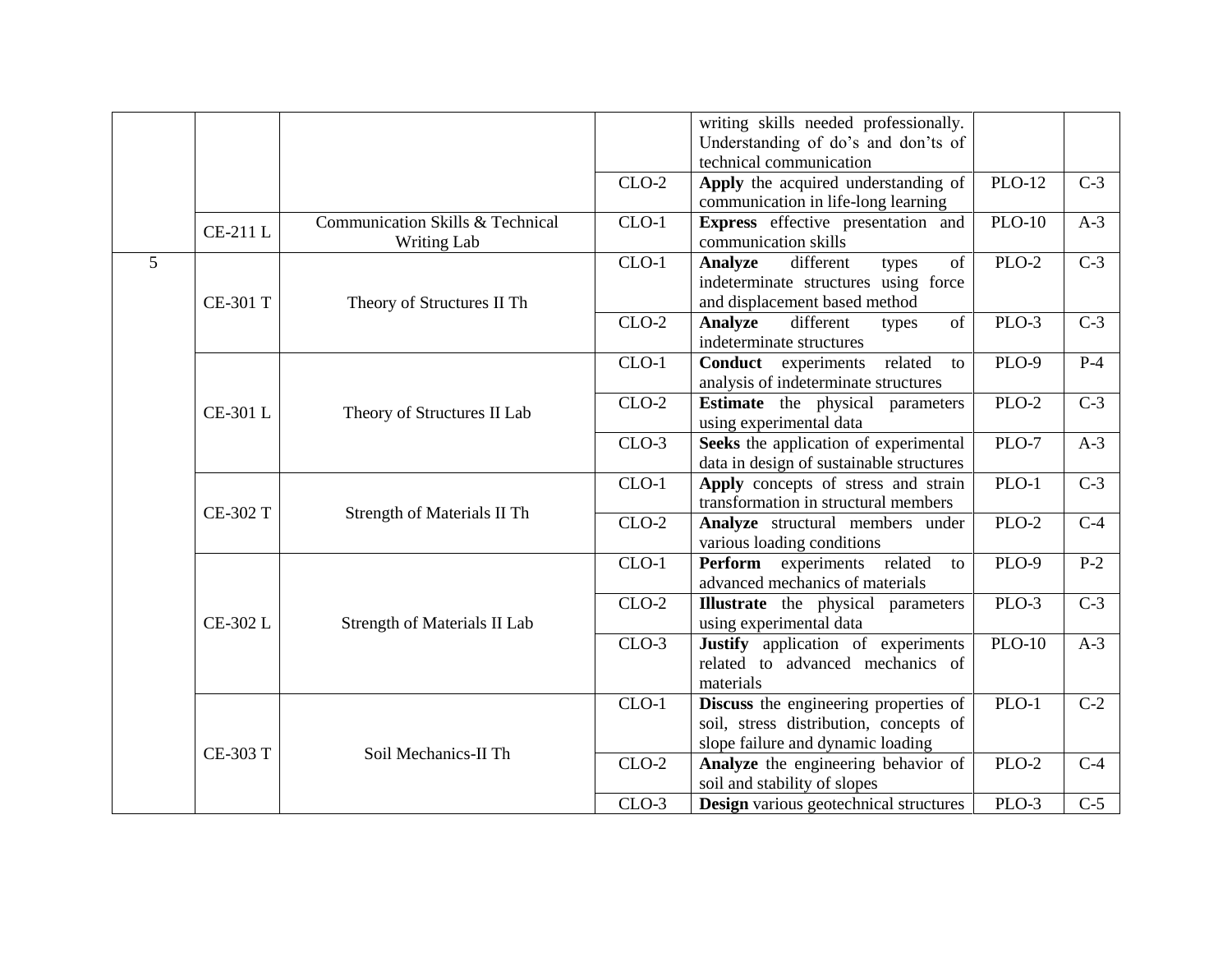|   |                 |                                            | $CLO-1$ | Applying modern tools to predict the<br>soil behavior under different loading<br>conditions                                                | PLO-5         | $P-3$            |
|---|-----------------|--------------------------------------------|---------|--------------------------------------------------------------------------------------------------------------------------------------------|---------------|------------------|
|   | CE-303 L        | Soil Mechanics-II Lab                      | $CLO-2$ | Investigate the physical parameters<br>using experimental data                                                                             | PLO-4         | $C-3$            |
|   |                 |                                            | $CLO-3$ | <b>Justify</b> experiments<br>related<br>to<br>engineering properties of soil                                                              | <b>PLO-10</b> | $A-3$            |
|   |                 |                                            | $CLO-1$ | Define basics of project management<br>and economics related to the civil<br>engineering projects                                          | $PLO-11$      | $\overline{C-1}$ |
|   | <b>CE-304 T</b> | Construction, Planning & Management Th     | $CLO-2$ | Apply different techniques of project<br>planning<br>management<br>for<br>and<br>scheduling to control and facilitate<br>project execution | PLO-2         | $C-3$            |
|   |                 |                                            | $CLO-3$ | Demonstrate professional input in<br>project planning and management                                                                       | $PLO-8$       | $C-3$            |
|   |                 | Construction, Planning & Management<br>Lab | $CLO-1$ | Plan various activities to monitor<br>physical and financial progress of a<br>project                                                      | $PLO-11$      | $P-4$            |
|   | CE-304 L        |                                            | $CLO-2$ | application of Primavera<br><b>Discuss</b><br>software in planning of projects                                                             | PLO-5         | $C-2$            |
|   |                 |                                            | $CLO-3$ | Formulate<br>organize<br>the<br>and<br>scheduling of complex engineering<br>problem using P-6                                              | $PLO-12$      | $A-4$            |
|   | <b>CE-305 T</b> | Hydrology & Water Resources Th             | $CLO-1$ | <b>Discuss</b> basic concepts of hydrology $\&$<br>water resources                                                                         | $PLO-1$       | $\overline{C-2}$ |
|   |                 |                                            | $CLO-2$ | Solve various hydrological parameters<br>using different techniques                                                                        | PLO-2         | $C-3$            |
|   |                 |                                            | $CLO-1$ | Perform<br>experiments related<br>to<br>hydrology                                                                                          | <b>PLO-9</b>  | $P-2$            |
|   | CE-305 L        | Hydrology & Water Resources Lab            | $CLO-2$ | Investigate the physical parameters<br>using experimental data                                                                             | $PLO-4$       | $\overline{C-3}$ |
|   |                 |                                            | $CLO-3$ | experiments<br><b>Justify</b><br>related<br>to<br>hydrology &water resources                                                               | $PLO-10$      | $A-3$            |
| 6 | <b>CE-306 T</b> | Environmental Engineering I Th             | $CLO-1$ | <b>Explain</b> types and sources of National<br>and International environmental issues                                                     | PLO-7         | $C-2$            |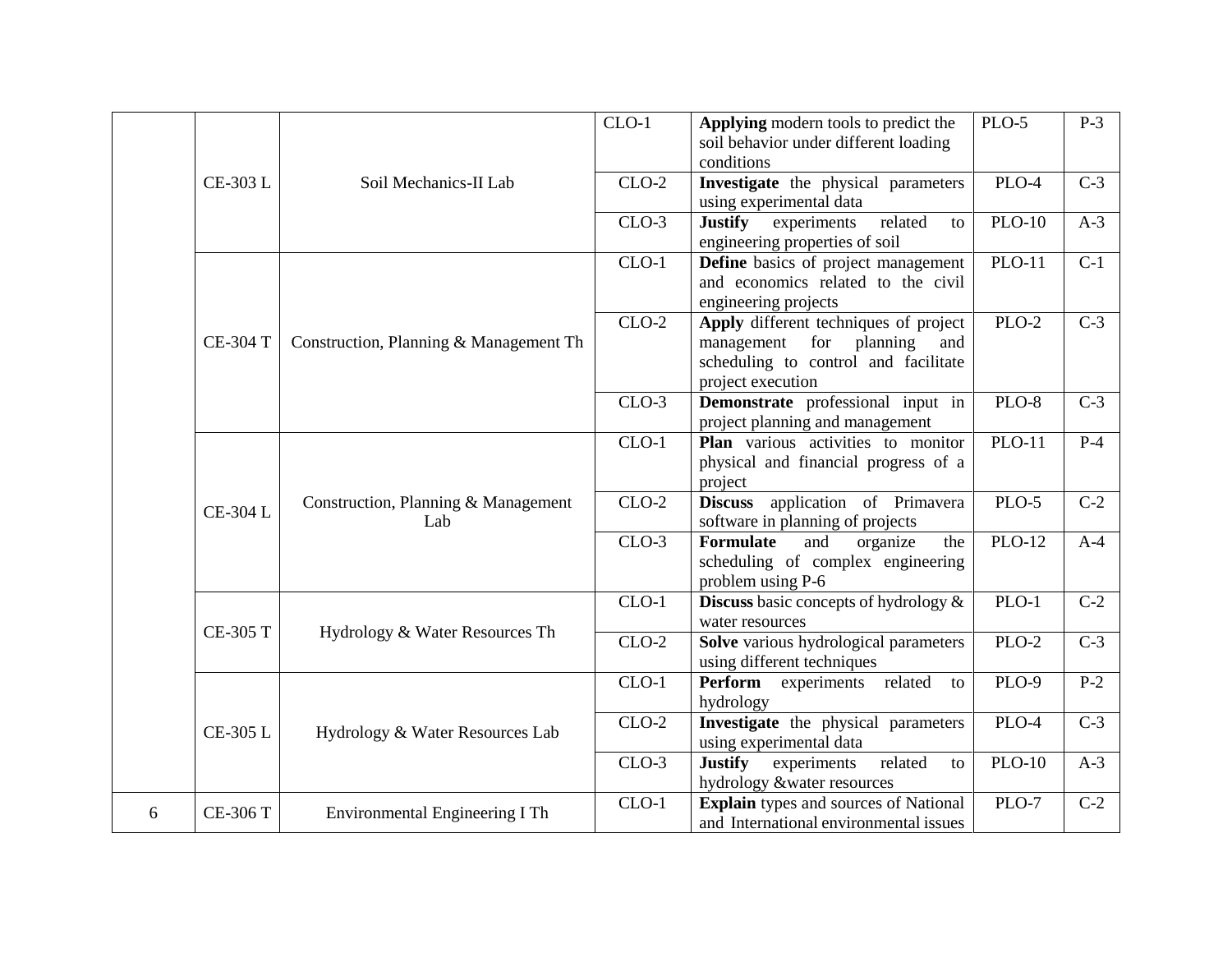|  |                 |                                 | $CLO-2$ | Carry out investigation to select best<br>water sources for public supplies                                             | PLO-4   | $C-3$            |
|--|-----------------|---------------------------------|---------|-------------------------------------------------------------------------------------------------------------------------|---------|------------------|
|  |                 |                                 | $CLO-3$ | <b>Design</b> water Treatment and Supply<br>system                                                                      | PLO-3   | $C-6$            |
|  |                 |                                 | $CLO-1$ | Perform<br>related<br>experiments<br>to<br>environmental engineering                                                    | PLO-9   | $P-2$            |
|  | CE-306 L        | Environmental Engineering I Lab | $CLO-2$ | <b>Estimate</b> the physical parameters<br>using experimental data                                                      | $PLO-2$ | $\overline{C-3}$ |
|  |                 |                                 | $CLO-3$ | Demonstrate environmental health<br>and safety precautions in your lab work                                             | PLO-7   | $A-3$            |
|  |                 |                                 | $CLO-1$ | concepts of reinforced<br><b>Discuss</b><br>concrete structural members as per<br>design provisions                     | $PLO-1$ | $\overline{C-2}$ |
|  | <b>CE-307 T</b> | Reinforced Concrete I Th        | $CLO-2$ | Perform<br>of reinforced<br>analysis<br>concrete members for various loading<br>conditions                              | $PLO-2$ | $C-3$            |
|  |                 |                                 | $CLO-3$ | Apply working stress and ultimate<br>strength methods in design of<br>reinforced concrete members                       | PLO-3   | $C-3$            |
|  | CE-307 L        | Reinforced Concrete I Lab       | $CLO-1$ | <b>Perform</b> experiments to<br>conduct<br>evaluation<br>of<br>quality<br>existing<br>structures and hardened concrete | PLO-9   | $P-4$            |
|  |                 |                                 | $CLO-2$ | <b>Estimate</b> the physical parameters<br>using experimental data                                                      | $PLO-2$ | $\overline{C-3}$ |
|  |                 |                                 | $CLO-3$ | Apply the understanding of Reuse and<br>recycle materials to design reinforced<br>concrete structures                   | PLO-7   | $A-3$            |
|  |                 |                                 | $CLO-1$ | Explain specifications and design<br>philosophy of structural steel members                                             | $PLO-1$ | $C-2$            |
|  | <b>CE-308 T</b> | Design of Steel Structure Th    | $CLO-2$ | Analyze structural steel members<br>under various loading conditions                                                    | PLO-2   | $C-4$            |
|  |                 |                                 | $CLO-3$ | Apply design procedures for structural<br>steel members and their connections                                           | $PLO-3$ | $C-3$            |
|  | <b>CE-308 L</b> | Design of Steel Structure Lab   | $CLO-1$ | Design components of steel roof truss<br>and develop shop drawing according<br>to the latest LRFD code                  | $PLO-3$ | $P-4$            |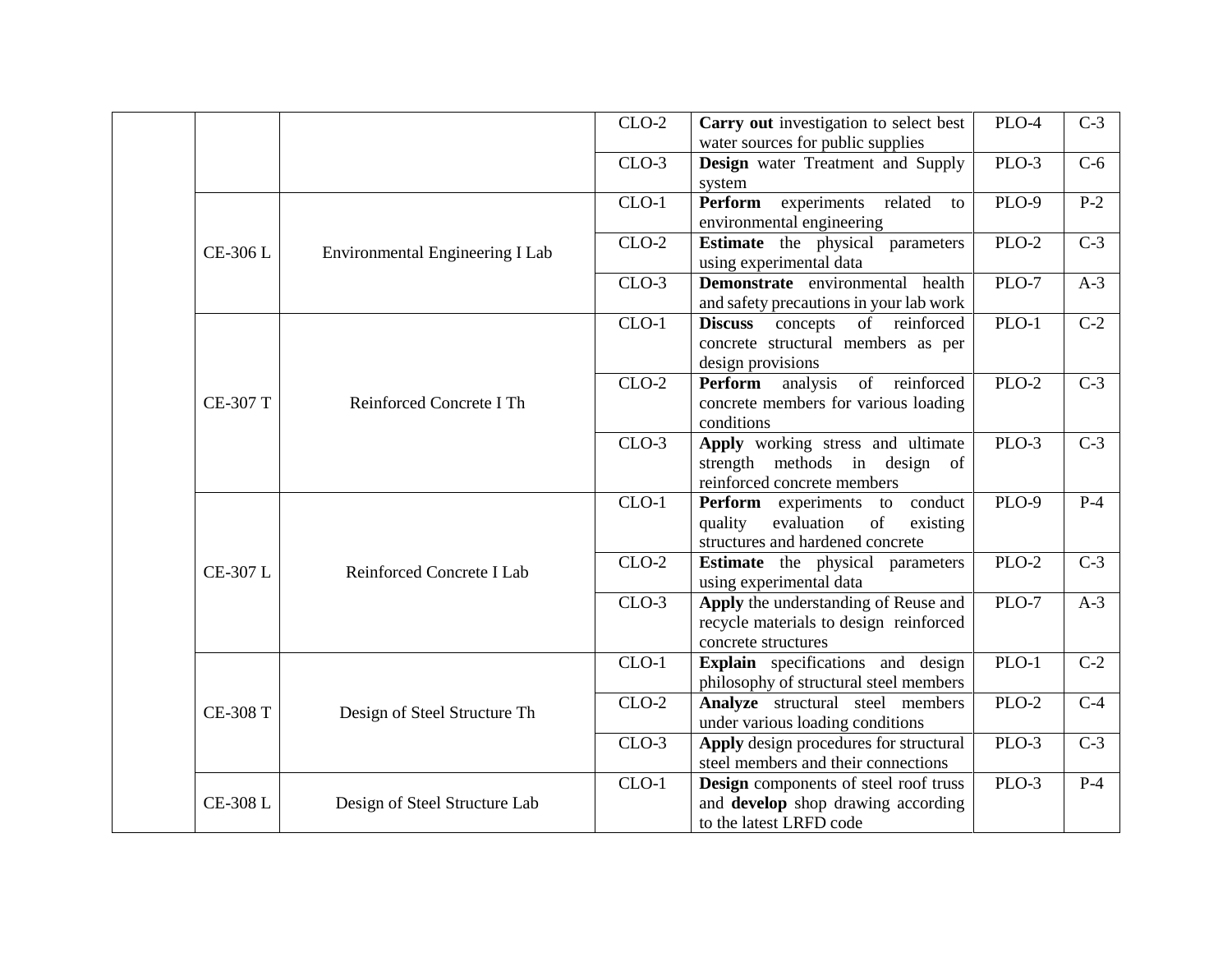|   |                 |                                         | $CLO-2$ | Accomplish the tasks of Analyzing<br>steel roof truss under gravity and wind<br>load                                                           | PLO-9              | $C-4$            |
|---|-----------------|-----------------------------------------|---------|------------------------------------------------------------------------------------------------------------------------------------------------|--------------------|------------------|
|   |                 |                                         | $CLO-3$ | Apply the understanding of reuse and<br>recycle steel waste into steel structures                                                              | PLO-7              | $A-3$            |
|   | <b>CE-309 T</b> |                                         | $CLO-1$ | Explain dimensional analysis and<br>concepts of hydraulic machinery                                                                            | $\overline{PLO-1}$ | $\overline{C-2}$ |
|   |                 | Fluid Mechanics II Th                   | $CLO-2$ | Investigate flow through pipes and its<br>characteristics                                                                                      | $PLO-4$            | $\overline{C-4}$ |
|   |                 |                                         | $CLO-1$ | <b>Perform</b> experiments<br>related<br>to<br>hydraulic machinery                                                                             | PLO-9              | $P-2$            |
|   | CE-309 L        | Fluid Mechanics II Lab                  | $CLO-2$ | Discuss the components of hydraulic<br>machinery                                                                                               | PLO-3              | $C-2$            |
|   |                 |                                         | $CLO-3$ | <b>Justify</b><br>experiments<br>related<br>to<br>hydraulic machinery                                                                          | $PLO-10$           | $A-3$            |
|   | <b>CE-310 T</b> | <b>Transportation Engineering I Th</b>  | $CLO-1$ | <b>Explain</b><br>fundamentals<br>the<br>of<br>transportation engineering                                                                      | $PLO-1$            | $C-2$            |
|   |                 |                                         | $CLO-2$ | Demonstrate design<br>aspects<br>of<br>highways,<br>traffic<br>and<br>railways<br>engineering                                                  | $PLO-2$            | $\overline{C-3}$ |
|   |                 | <b>Transportation Engineering I Lab</b> | $CLO-1$ | Perform<br>experiments<br>related<br>to<br>pavement materials                                                                                  | PLO-9              | $P-2$            |
|   | <b>CE-310 L</b> |                                         | $CLO-2$ | Estimate the physical parameters<br>using experimental data                                                                                    | $PLO-2$            | $C-3$            |
|   |                 |                                         | $CLO-3$ | Justify experiments related to material<br>properties                                                                                          | $PLO-10$           | $A-3$            |
| 7 | <b>CE-401 T</b> | Environmental Engineering II Th         | $CLO-1$ | Demonstrate basic understanding of<br>environmental<br>issues<br>in solving<br>complex engineering problems<br>in<br>environmental engineering | PLO-7              | $\overline{C-3}$ |
|   |                 |                                         | $CLO-2$ | Design water supply and sanitation<br>systems                                                                                                  | PLO-3              | $C-6$            |
|   |                 |                                         | $CLO-3$ | Solid Waste<br>Analyze EIS<br>and<br><b>Management Strategy</b>                                                                                | $PLO-6$            | $\overline{C-4}$ |
|   | <b>CE-401L</b>  | Environmental Engineering II Lab        | $CLO-1$ | Conduct experiments related to water<br>and wastewater to determine quality                                                                    | PLO-3              | $P-6$            |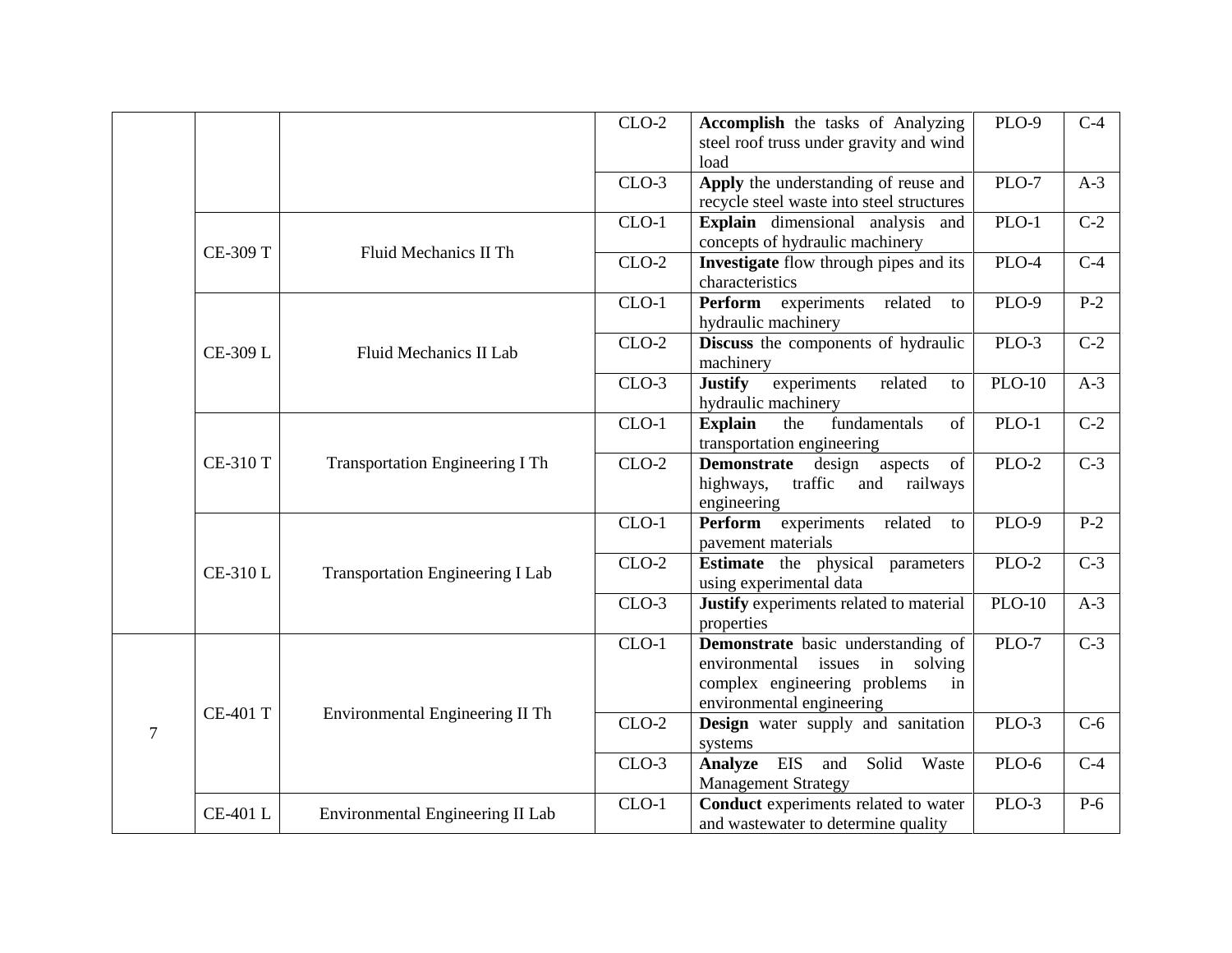|  |                 |                                         | $CLO-2$ | Develop capacity to observe field<br>activities and writing reports                                                                     | PLO-6         | $C-4$            |
|--|-----------------|-----------------------------------------|---------|-----------------------------------------------------------------------------------------------------------------------------------------|---------------|------------------|
|  |                 |                                         | $CLO-3$ | <b>Demonstrate</b> the usage of apparatus<br>for water & wastewater analysis                                                            | PLO-7         | $A-3$            |
|  |                 |                                         | $CLO-1$ | Explain concepts of analysis and<br>design<br>for<br>reinforced<br>concrete<br>members                                                  | $PLO-1$       | $\overline{C-2}$ |
|  | <b>CE-402 T</b> | Reinforced Concrete II Th               | $CLO-2$ | Analyze different reinforced concrete<br>members                                                                                        | PLO-4         | $C-4$            |
|  |                 |                                         | $CLO-3$ | Apply various design approaches for<br>reinforced concrete members                                                                      | PLO-3         | $C-3$            |
|  |                 |                                         | $CLO-1$ | Perform experiments related<br>to<br>reinforced concrete members                                                                        | PLO-9         | $P-2$            |
|  | CE-402 L        | Reinforced Concrete II Lab              | $CLO-2$ | <b>Estimate</b> the physical parameters<br>using experimental data                                                                      | PLO-2         | $C-3$            |
|  |                 |                                         | $CLO-3$ | Use experimental data to highlight the<br>importance of reinforce concrete<br>members for innovative design                             | <b>PLO-12</b> | $A-5$            |
|  |                 |                                         | $CLO-1$ | principles<br>of<br>hydraulic<br>Apply<br>engineering to open channel flow                                                              | $PLO-1$       | $\overline{C-3}$ |
|  | <b>CE-403 T</b> | Hydraulics Engineering Th               | $CLO-2$ | Analyze open channel profiles and<br>effect of hydraulic structures such as<br>dams & spillways                                         | $PLO-2$       | $C-4$            |
|  |                 |                                         | $CLO-3$ | Discuss hydraulic similitude<br>and<br>sediment transport                                                                               | PLO-3         | $C-2$            |
|  |                 |                                         | $CLO-1$ | Perform experiments related to flow<br>and sediment transport through open<br>channel                                                   | PLO-9         | $P-2$            |
|  | <b>CE-403 L</b> | Hydraulics Engineering Lab              | $CLO-2$ | <b>Estimate</b> the hydraulic parameters<br>using experimental data                                                                     | PLO-4         | $C-3$            |
|  |                 |                                         | $CLO-3$ | Generate<br>experimental<br>data<br>$\overline{\mathbf{t}}$<br>highlight the importance of hydraulic<br>structure for innovative design | <b>PLO-12</b> | $A-5$            |
|  | <b>CE-404 T</b> | <b>Transportation Engineering II Th</b> | $CLO-1$ | Explain fundamentals of pavement<br>and airport engineering                                                                             | $PLO-1$       | $C-2$            |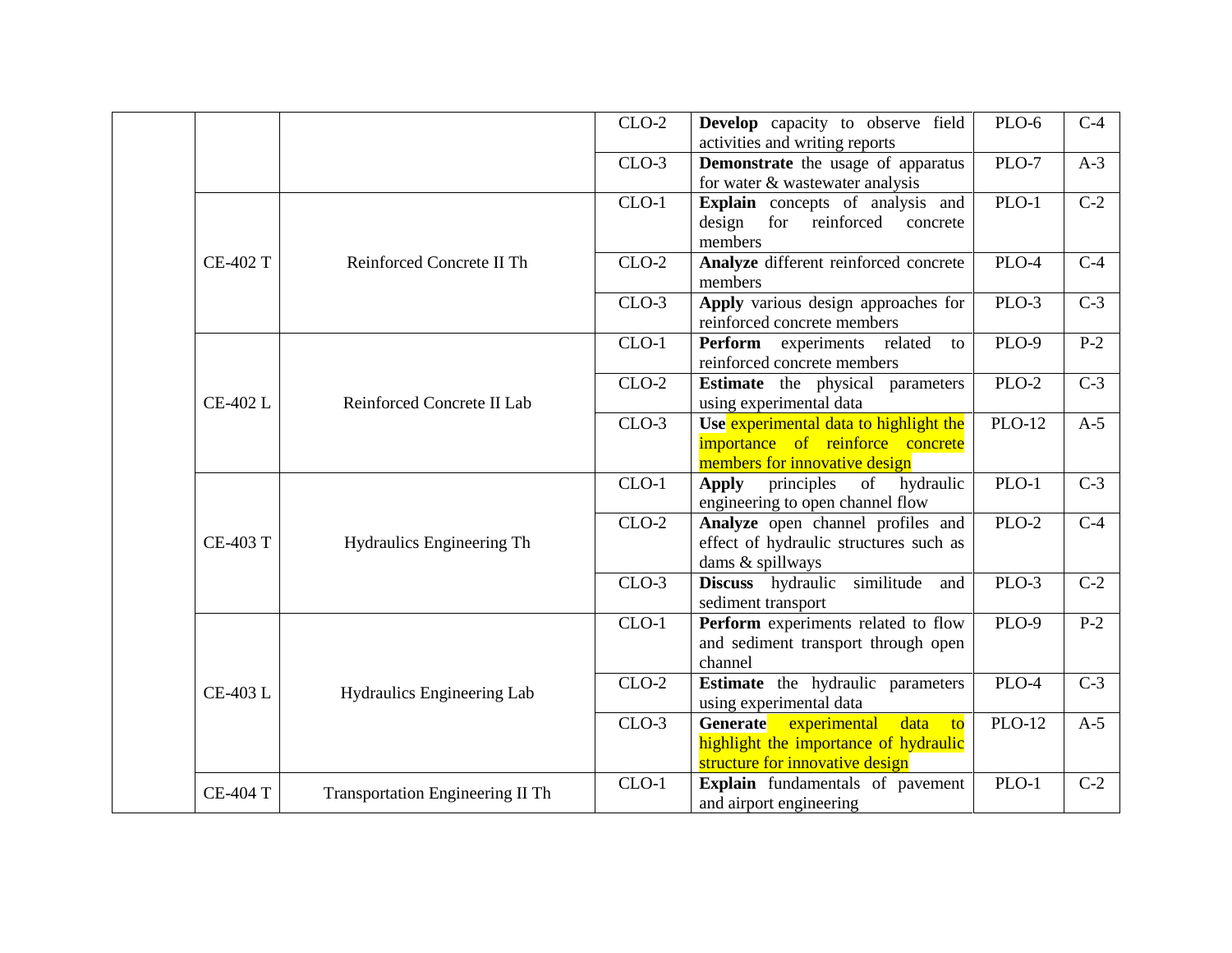|   |                 |                                          | $CLO-2$ | of<br>principles<br>pavement<br><b>Apply</b><br>engineering to analyze and design of<br>pavements                    | PLO-3               | $C-3$            |
|---|-----------------|------------------------------------------|---------|----------------------------------------------------------------------------------------------------------------------|---------------------|------------------|
|   | <b>CE-404 L</b> |                                          | $CLO-1$ | experiments<br>related<br>Perform<br>to<br>pavement materials                                                        | <b>PLO-9</b>        | $P-2$            |
|   |                 | <b>Transportation Engineering II Lab</b> | $CLO-2$ | mix<br>asphalt<br>design<br>Implement<br>considering various parameters using<br>standard guidelines                 | $PLO-2$             | $\overline{C-3}$ |
|   |                 |                                          | $CLO-3$ | Justify experiments related to material<br>properties and design                                                     | $\overline{PLO-10}$ | $A-3$            |
|   | <b>CE-405 T</b> |                                          | $CLO-1$ | Analyze various design options for<br>foundations<br>field<br>according<br>to<br>conditions                          | PLO-3               | $C-4$            |
|   |                 | Foundation Engineering Th                | $CLO-2$ | Perform<br>bearing<br>capacity<br>and<br>settlement analysis of foundations for<br>different types of soils          | $PLO-2$             | $\overline{C-3}$ |
|   |                 |                                          | $CLO-3$ | Evaluate foundations considering<br>various geotechnical parameters                                                  | PLO-4               | $C-5$            |
|   | <b>CE-405 L</b> | Foundation Engineering Lab               | $CLO-1$ | Perform experiments related<br>to<br>foundation design                                                               | <b>PLO-9</b>        | $P-2$            |
|   |                 |                                          | $CLO-2$ | Categorize the physical parameters<br>using experimental data                                                        | <b>PLO-2</b>        | $C-4$            |
|   |                 |                                          | $CLO-3$ | Support the experimental data to<br>highlight<br>the<br>importance<br>$\bf{of}$<br>foundations for innovative design | <b>PLO-12</b>       | $A-5$            |
| 8 | <b>CE-407 T</b> | <b>Structural Engineering Th</b>         | $CLO-1$ | Apply matrix based methods for<br>analysis<br>of<br>various<br>structural<br>components                              | PLO-2               | $C-3$            |
|   |                 |                                          | $CLO-2$ | <b>Design</b><br>pre-stressed<br>concrete<br>members, and bridge decks                                               | PLO-3               | $C-5$            |
|   |                 |                                          | $CLO-3$ | Discuss SDOF system for free and<br>forced vibration with and without<br>viscous damping                             | $PLO-1$             | $C-2$            |
|   | <b>CE-407 L</b> | <b>Structural Engineering Lab</b>        | $CLO-1$ | Perform experiments<br>related<br>to<br>structural analysis                                                          | PLO-9               | $P-2$            |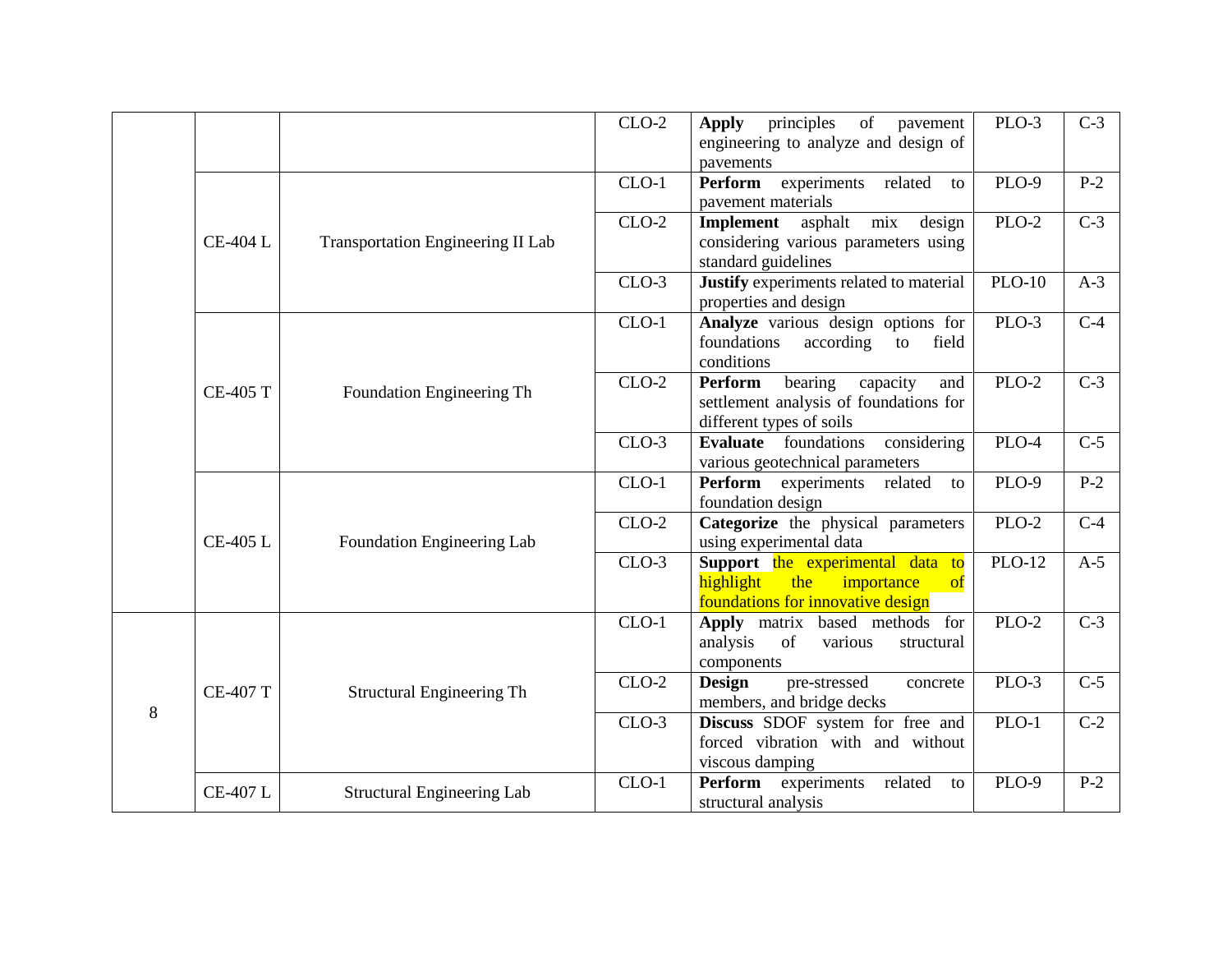|  |                 |                            | $CLO-2$ | Investigate the physical parameters<br>using experimental data                                               | PLO-4         | $C-3$            |
|--|-----------------|----------------------------|---------|--------------------------------------------------------------------------------------------------------------|---------------|------------------|
|  |                 |                            | $CLO-3$ | Utilize the experimental data to<br>highlight the importance of various<br>structures for innovative design  | <b>PLO-12</b> | $A-5$            |
|  | <b>CE-408 T</b> | Irrigation Engineering Th  | $CLO-1$ | theoretical<br>of<br>principles<br>Apply<br><b>Irrigation Engineering</b>                                    | PLO-4         | $C-3$            |
|  |                 |                            | $CLO-2$ | Design gravity irrigation system with<br>unlined canals.                                                     | $PLO-3$       | $\overline{C-5}$ |
|  | <b>CE-408 L</b> | Irrigation Engineering Lab | $CLO-1$ | <b>Execute</b> the design of barrage and<br>cross drainage works                                             | PLO-9         | $P-4$            |
|  |                 |                            | $CLO-2$ | Design barrages and cross drainage<br>works for simple conditions                                            | PLO-3         | $C-5$            |
|  |                 |                            | $CLO-3$ | Produce experimental data to design<br><i>irrigation</i> channels                                            | $PLO-12$      | $A-5$            |
|  | <b>CE-409 T</b> | Design of Structures Th    | $CLO-1$ | <b>Justify</b> selection of structural systems<br>for various functions                                      | $PLO-2$       | $C-5$            |
|  |                 |                            | $CLO-2$ | Design complete RC structures in<br>compliance with the standard codes of<br>practices                       | $PLO-3$       | $\overline{C-5}$ |
|  |                 |                            | $CLO-3$ | <b>Discuss</b><br>of earthquake<br>concepts<br>engineering for changes in structural<br>design               | $PLO-1$       | $\overline{C-2}$ |
|  | CE-409 L        | Design of Structures Lab   | $CLO-2$ | <b>Develop</b><br>the<br>detailed<br>structural<br>working drawings                                          | PLO-9         | $P-2$            |
|  |                 |                            | $CLO-1$ | Design different RC structures using<br>the standard codes of practices                                      | PLO-3         | $C-6$            |
|  |                 |                            | $CLO-3$ | Investigate the selection of different<br>structural systems                                                 | PLO-4         | $A-5$            |
|  | <b>CE-410 T</b> | Computer Aided Design Th   | $CLO-1$ | Discuss finite element modeling of<br>civil engineering structures                                           | $PLO-1$       | $C-2$            |
|  |                 |                            | $CLO-2$ | Produce input files for analysis and<br>design of real 3D structures using the<br>latest commercial software | PLO-3         | $C-3$            |
|  |                 |                            | $CLO-3$ | Elaborate the importance of computer<br>design in execution of projects                                      | $PLO-11$      | $C-5$            |